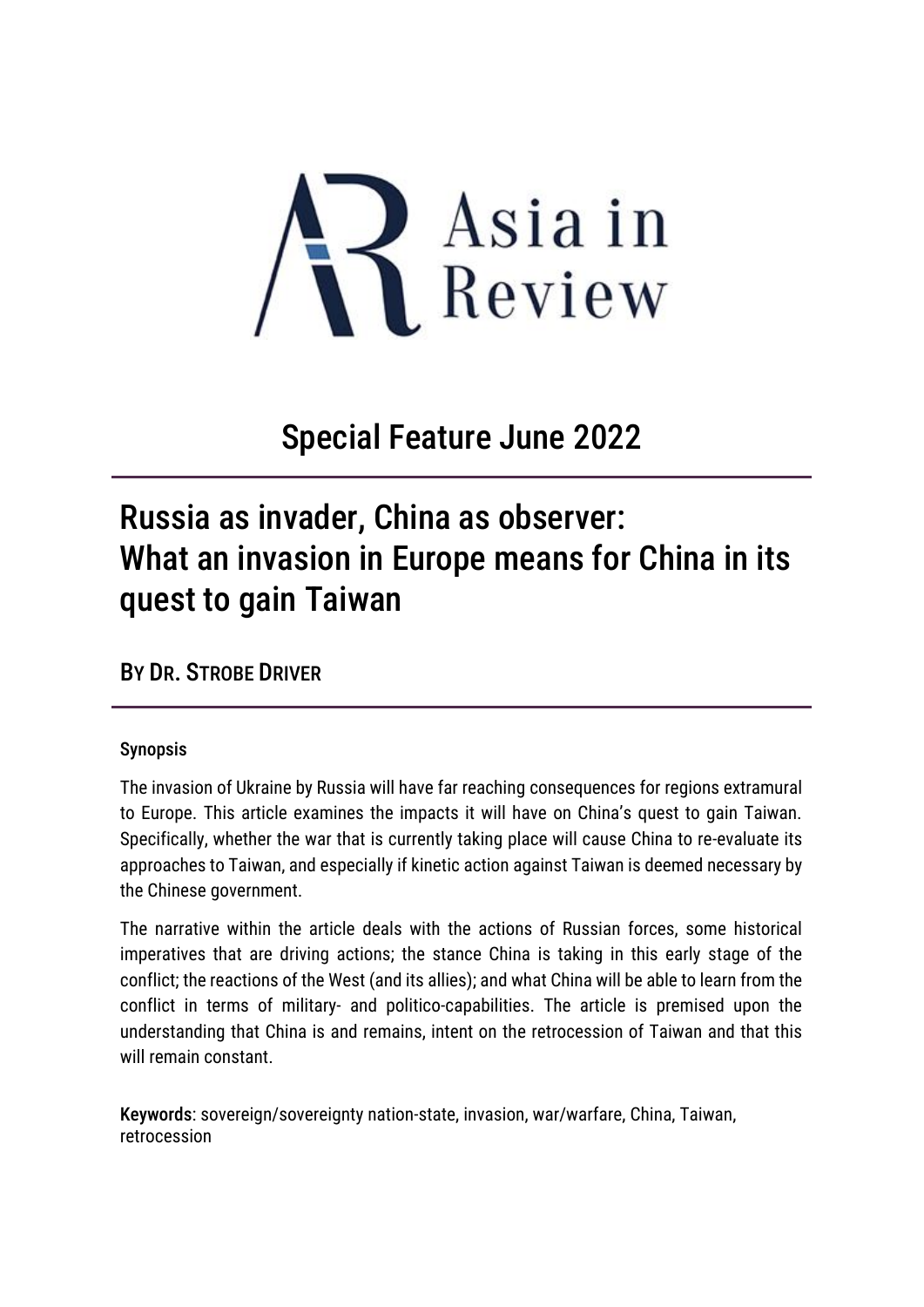# Russia as invader, China as observer: What an invasion in Europe means for China in its quest to gain Taiwan

#### The invasion of Ukraine and its codicils

As Russian forces penetrate further and further into the 'sovereign'<sup>1</sup> nation-state of Ukraine backed up by their air-, sea- and land-borne assets in what has been deemed by the Kremlin as a ['special military operation,'](https://www.abc.net.au/news/2022-03-01/russian-military-remade-itself-modern-deadly-fighting-machine/100868776#:~:text=The%20operation%20has%20been%20referred,invasion%20of%20Afghanistan%20in%201979.) which is referred to colloquially, and is visible by the inscribed 'Z' scrawled on Russian ground vehicles denotes '*[Operation Z](https://www.abc.net.au/news/2022-03-01/russian-military-remade-itself-modern-deadly-fighting-machine/100868776#:~:text=The%20operation%20has%20been%20referred,invasion%20of%20Afghanistan%20in%201979.)*' (Russian: *za pobedu*, English: 'our victory'). Regardless of the terminology used the operation is a deliberate and focused [invasion](https://www.dictionary.com/browse/invasion) by a nation-state. The bewilderment of other nation-states having observed the sheer audacity of President Putin's action and the speed of the attacks, there has nonetheless, been a move to stymie Russia's *blitzkrieg*<sup>2</sup> attacks through the supplying of weaponry and other assets by the West to Ukraine.

There has however, been no other direct intervention from the West. The supplying of assets by the West appears to be increasing or at the very least is remains a constant and this, combined with the politico-commentary for all intent and purpose shows the West remaining steadfast in its condemnation of the invasion. The intervention of the West aside, it is the stubborn resistance of Ukrainian ground forces; the population in general; and the robust leadership of and by the Ukrainian government that has retarded the positional advances that Russian military had expected to make, and this state-of-affairs too, remains a continuum. Many nations have sanctioned Russia and these actions have come to form a dyad: a definitive unity toward Ukraine by the [West and others with aligned values,](https://edition.cnn.com/2022/02/25/business/list-global-sanctions-russia-ukraine-war-intl-hnk/index.html) (such as Japan, South Korea and Singapore); and a complete shock and dismay at Russia sweeping away the entrenched belief and understandings of what sovereignty comprises of and instils within governments and their societies. Broadly speaking, there is a safety component of knowing where borders are located and the respect that is offered in that knowing—this has been in place in Western cum Eurocentric societies since 1648 through the auspices of the Treaty of Westphalia<sup>3</sup> and

*https://www.dictionary.com/browse/blitzkrieg*

<sup>1</sup> 'Sovereignty' and what it precisely constitutes is a contentious and much debated issue. The two simplest terms must suffice, and as such both are linked to what is commonly termed 'statehood.' They are: '*External sovereignty*  relates to a state's place in the international order and its capacity to act as an autonomous entity … *Internal sovereignty* is the notion of a supreme power/authority within the state. Located in the body that makes decisions that are binding on all citizens, groups, and institutions within the state's territorial boundaries.' See: Andrew Heywood. *Key Concepts in Politics.* Houndsmills: Palgrave, 2000*,* 37. Emphasis in original.

<sup>2</sup> '(1939 – 1945) German equivalent to *Blitz* lightning + *Krieg* war.' See: *Dictionary.com* 

<sup>3</sup> The Treaty of Westphalia is also referred to as the Peace Treaty of Westphalia, the Settlement of Westphalia, the Peace Settlement of Westphalia, and the Peace Treaties of Westphalia. The Treaty of Westphalia was not borne of a single document as each, to some extent consisted of, and constituted, a 'treaty' of sorts. The most pertinent ones were of Franco-German intercession: the Treaty of Münster, and the Treaty of Osnabrück respectively. See: Leo Gross. 'The Peace Treaty of Westphalia.' *The American Journal of International Law*, 42, 1, January 1948, 20-41. <http://www.jstor.org/view/00029300>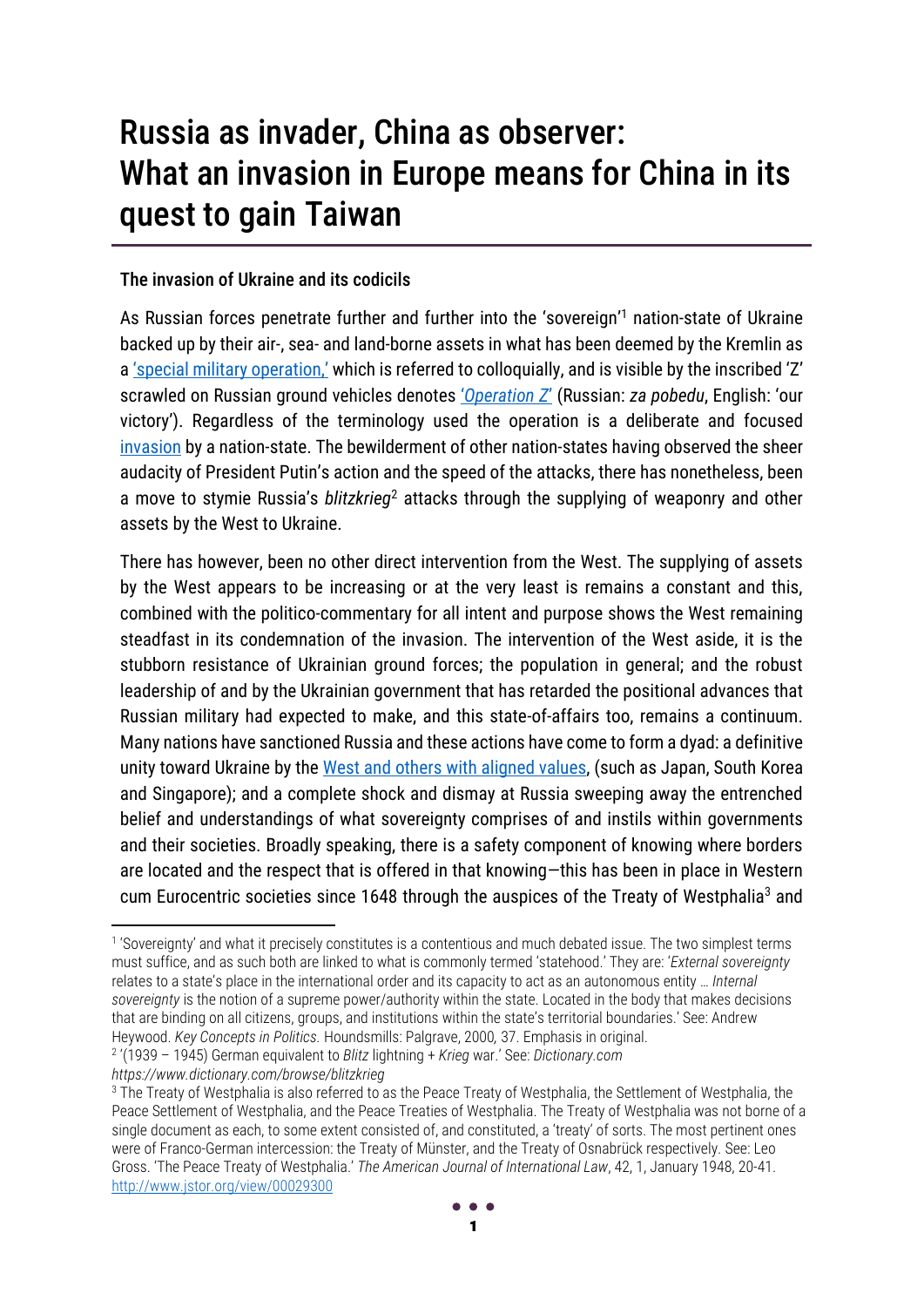is the most widely recognized form of governance per sea, and in contemporary times is delivered through the auspices of the United Nations (UN). Notwithstanding the deliberate incursion, what is of interest in this narrative is the attitude that China has taken toward its neighbor embarking upon a military venture, and from this point it is pertinent to ponder what China will 'take' from or be 'offered' by Russia's deliberate incursion into Ukraine.

### Where China currently 'stands'

The shock of Russia invading the territory of another through the auspices of a perceived 'ownership'-[irredentism](https://www.dictionary.com/browse/irredentism)-it is nonetheless noteworthy that China has neither condemned nor [endorsed](https://www.nytimes.com/2022/02/27/business/china-russia-ukraine-invasion.html) the actions if Russia. This can be interpreted as the Chinese Communist Party (CCP) wishing to remain peaceful toward their neighbor and remaining neutral in the international arena. As stipulated, the most obvious reason for its impartiality is because it does not want to antagonize its powerful and somewhat belligerent neighbor which would in turn, produce frictions that would indubitably weaken its own momentum in the numerous power-stakes and preponderance that are in play—the border frictions with India, its Belt and Road Initiative (BRI), the string-of-pearls naval ambitions and the nine-dash line power projection is to name on some. Hence, it is a broad yet safe argument to make that China, whilst having global determinations is focused on retaining its politico- and military-resilience in the Asia-Pacific which includes the retrocession of Taiwan—and within this process, it does not allow and will not be distracted by entering a European conflict at any level, which includes commentary. This stance has been used before and a cursory glance at history reveals that China is adopting a well-worn path.

China's non-committal approach to a situation of such gravity is to a certain extent mimicking that of the United States of America (US) after World War One (WWI), (1914 – 1918). Having developed into a stand-alone power after the war was unwilling to enter the European theatre of operations at the beginning of World War Two (WWII), (1939 – 1945) after Nazi Germany invaded Poland. This stance was due to a perception within the US' populace that it had gained nothing from entering WWI. To be certain the US government considered Hitler's aggressions toward Britain and Europe to be a 'European war' and placing this in perspective, the overriding attitude that had developed post-WWI was on of there being '[no good reason to get involved](https://www.nationalww2museum.org/war/articles/great-debate)' in another war; and America's interests were 'best served by staying out of [future] foreign [conflicts](https://www.nationalww2museum.org/war/articles/great-debate).'

### "China is protecting its current status whilst drawing on past performance of a superpower and this signifies it has learned from history."

Thus, it can be safely argued China is reflecting a similar stance the US did in 1939, albeit with a distinctly different circumstances driving their non-committal. China is therefore, protecting its current status whilst drawing on past performance of a superpower and this signifies it has learned from history. For the time being it is content to observe what is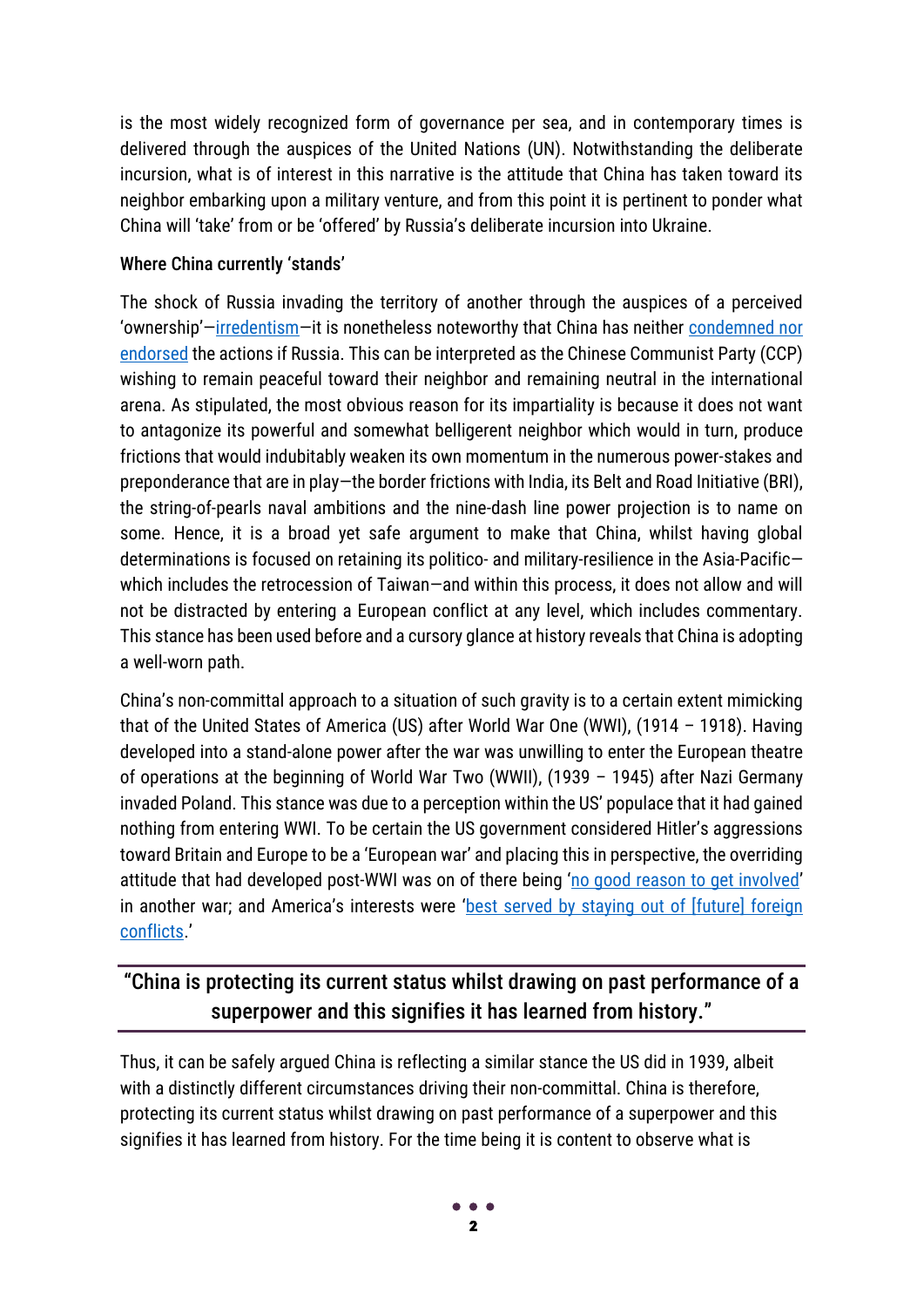happening to Russia in its military venture from the sidelines; and the reasons why can now be taken into account.

### A shambolic invasion: China's learning curve and the lessons Russia offers

The way in which Russia is (and has) tactically and strategically approached the conquering of Ukraine will indubitably be examined in detail by China in its (future) attempt to gain Taiwan, the point of interest here is and remains what lessons China has been offered. A broad yet accurate assessment of Russia's incursion from a military perspective is to observe it began as an armor-driven spearhead which is ensconced in the twenty-first century model of successful invasion. The model Russia followed is one of '[manoeuvre warfare](https://www.jstor.org/stable/43940759)' which is designed to surprise the enemy through skillful tactics;, thereby causing surprise and chaos in enemy ranks. To wit, the *blitzkrieg* [\(German: "lightning war'\)](https://www.britannica.com/topic/blitzkrieg) tactics that Russia employed and which were designed to gain as much of Ukraine as possible and as quickly as possible would completely overwhelm Ukraine's military forces; or if retardation occurred it would have gained enough territory to force the government of Ukraine to sue for peace on terms favorable to the Kremlin. Both could be achieved through a prism of reintroducing stability to the region. The tactical maneuvers by Russian forces however, quickly dissipated into a shambolic, indecisive military incursion which was followed up by clumsy and inept political handling. This indubitably meant Russia's enemies and (some of) those that were neutral have been able to become politically (more) adept and influential. The end result being an overall blunting of Russia's ambitions both politically and militarily. A significant knock-on effect of the coalescing alluded to has given impetus to a Western—particularly the European Union and the US—developing a coordinated and multi-lateral approach to the delivery of munitions and other assets which in turn, has allowed Ukrainian forces to exponentially increase their capabilities. The certainty with which Russia has approached the war and the subsequent hubris displayed constituting a type of Russian exceptionalism—has meant Russian forces on-ground capabilities have become less-efficient in the face of Ukrainian resistance. Thus, the way in which Russia has approached the war has near-completely unraveled and has not only been staggering in its foolhardiness but has gone against the age-old adage of when going to war, defeat is unintended.<sup>4</sup>

Returning to the point of this narrative however, is to come to terms with Russia's momentous blunders and the salient lessons they are offering China and to be sure, the steadfastness China holds to its aim of claiming Taiwan and that its intent will not change per se, it is timely to consider if the Russia – Ukraine conflict will offer China a different strategy than the threatof-invasion cum use-of-force mantra that has gone before.

First and foremost, the main lesson for China is targeting the population as opposed to the only the military has culminated in unifying Russia's enemies and this factor must surely be the most salient lesson. This is not what China will want as it begins to move toward taking Taiwan. Giving this factor some clarity is to note China is on a limited timeline as the

<sup>4</sup> Geoffrey Blainey. *The Causes Of War.* Melbourne: The MacMillan Company, 1998, 249.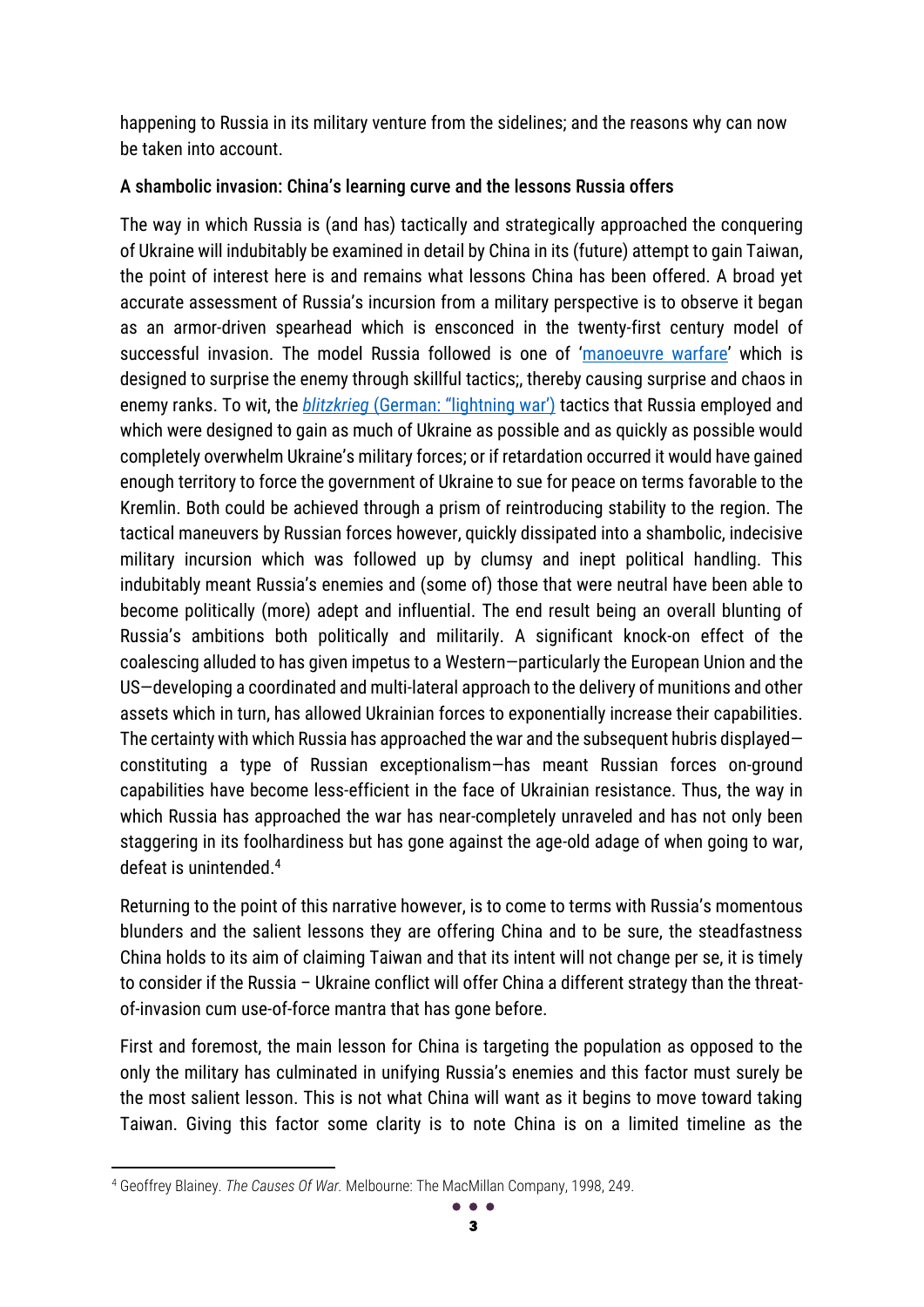unification of China must happen by 2049—the hundredth anniversary of the CCP's reign—and as such, the process for China must be one of progress through diplomacy with the threat-offorce always being in the background. The aforementioned aspect of what China will not want to happen, one which has stirred the ire of the West in general and instilled perhaps more importantly has developed a zero-sum-game/zero-end-sum-game<sup>5</sup> (fight-to-the finish) attitude by Ukrainians has involved Russian forces using artillery and airborne assets in such a way as to 'inflict enough pain on enemy civilians to overwhelm their territorial interests'<sup>6</sup>-this is also known as the 'punishment phase'<sup>7</sup> of operations. The use of such tactics, and as shown by the counterattacks of Ukrainian forces has however, caused an opposite reaction and induced a focused determination to fight back. As with the aforementioned historical aspect associated with the US, there is a history to why Russia is attempting to subdue Ukrainians in this way: it is mired in WWII.

To be sure, a large part of the reason Russia has not been able to achieve its goals is because the tactics and strategies are caught up in moribund WWII fighting tactics which comprise of but are not limited to static frontlines from which armor and infantry push out to establish another front line which then degenerates into yet more static or sluggish positional warfare and slog-of-attrition advances which are supported by airpower and missile strikes cum bombardment. The level of shelling-known as 'steel to target,<sup>'8</sup> warfare whilst displaying a return to WWII tactics has not succeeded in Ukraine forces surrendering or being defeated on a large scale, and moreover, it can be safely argued it has only managed to steel the resolve of Ukraine's military and population in general. This factor combined with the advantage of fighting on home soil has further blunted Russian forces (initial) gains. Regardless of how outmoded the strategies are and as has been alluded to, they do offer China evidence of what a united opposition can achieve much and especially if a unified multi-lateral approach is formed early. These are other salient lesson China will absorb in its 'waiting period' which can now be addressed.

#### China and its wait-and-see approach

To date and by its actions China is adopting a wait-and-see strategy toward Taiwan. What is meant by this is, the focus by which China viewed its retrocession of Taiwan and the use-offorce therein, has without doubt been modified by two components: the reaction of the West (as a unified whole); and the fightback from the Ukrainian military and the civilian populace in general. Whilst this may cause some concern to military strategists in the Chinese military, the way in which China is retaining its politico-status is by exhibiting within the United Nations

<sup>5</sup> According to Cohen a 'zero-sum-game' or 'zero-end-sum-game' is the polarized 'win-lose' environment that is dictated by the extreme of the hostilities and is summed up 'when one state wins the other *must* lose.' See: Benjamin Cohen. 'International Finance.' *Handbook of International Relations,* 441. Emphasis added.

<sup>6</sup> Robert Pape. *Bombing To Win. Air Power and Coercion in War.* New York: Cornell University Press, 1996, 59.

<sup>7</sup> *Bombing To Win. Air Power and Coercion in War,* 69.

<sup>&</sup>lt;sup>8</sup> A steel-to-target modus operandi consists of a combination-package or singular unit massive delivery of highexplosive munitions via seaborne, airborne, and/or ground methods on a designated and (relatively) immobile target. See: William Lind. 'Understanding Fourth Generation War.' *Military Review*. 84, July 2007, 12 – 13. <http://search.epnet.com/login.aspx?direct=true&db=aph&an=14796704>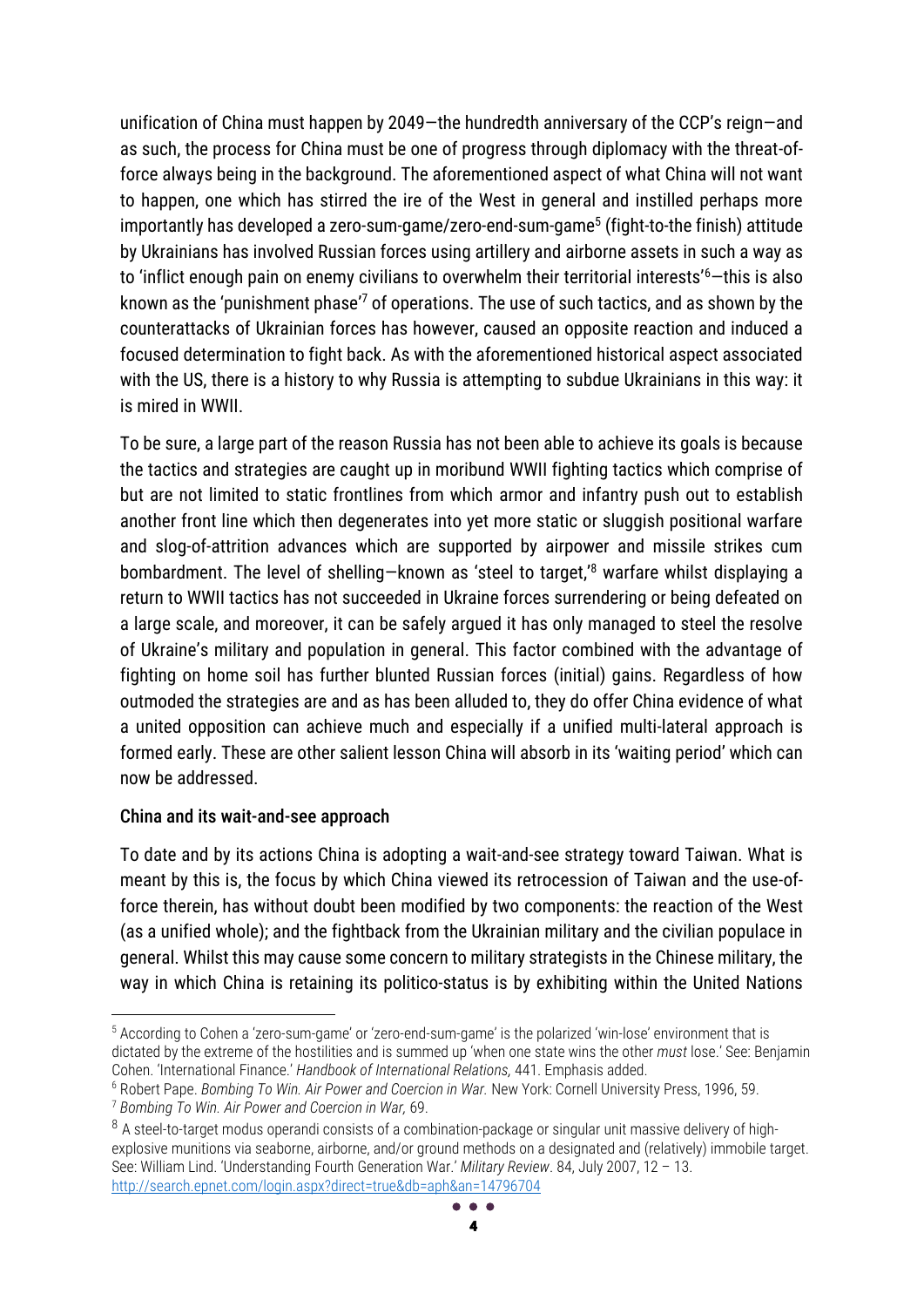Security Council (UNSC) that it will not be swayed by the opinion of other. China's noncommittal approach to the invasion, which is signaled by its [abstaining from a vote in the](https://inews.co.uk/news/un-security-council-ukraine-russia-vote-why-china-abstained-1485960)  [United Nations Security Council](https://inews.co.uk/news/un-security-council-ukraine-russia-vote-why-china-abstained-1485960) which has sought to gain widespread agreement in the condemnation of the invasion. China's stand is also designed to show it does not need to enter at any level into a conflict in its nascent stage; and from a geo-strategic perspective, a minor European conflict.

Expanding upon the use-of-force as a method of persuasion by powerful actors is to state it would be naive to assume China will be any different than those that have gone before. In the post-WWII era powerful actors have exercised extreme measures to gain whatever level of control they perceive to being necessary to increase their preponderance and/or support allies. This is reflected in the US invasion of Vietnam, Afghanistan, and Iraq; Russia in Chechnya, Georgia, Crimea, Syria, and Ukraine; France in Indochina, Algeria and Mali, Britain in the Falkland Islands/Islas Malvinas, the Malayan conflict/War of the Running Dogs and Iraq; and Saudi Arabia in Yemen. Notwithstanding other actors and their power projection what is of interest here is and remains, will Russia's invasion of Ukraine make China modify its approach to Taiwan?

Numerous Chinese governments have consistently iterated Taiwan belongs to China. Accepting Premier Xi's reign (2013 – ongoing) has been the most fixated and ardent in the – irredentism-driven claims, up to and including conferring that China has the right to use [force](https://www.theguardian.com/world/2019/jan/02/all-necessary-means-xi-jinping-reserves-right-to-use-force-against-taiwan)  [against Taiwan,](https://www.theguardian.com/world/2019/jan/02/all-necessary-means-xi-jinping-reserves-right-to-use-force-against-taiwan) should it choose to do so. As this narrative is based upon the premise force will be used and as Taiwan shows no backing down it is timely to address whether Russia's invasion will alter its approach. Whilst admitting the determinations of the West and its allies and the effect they will have on Russia is an unknown quantity at this point in time it is pertinent to state the nascent rage that has been exhibited will be something that China will not want to happen in its quest for Taiwan, especially if the EU and the US are strengthened in the process in the ongoing backlash against the numerous dealings with Russia. Certainly, the inclusion of powerful actors conjoining and threatening force at any level—whether it be direct or indirect, military or otherwise—is and remains problematic for a main actor in its overall strategy and in its daily tactics, as it has the potential to severely disrupt the normal functioning in its domestic environment. Thus, any depletion in homeland security through issues such as economic deprivation can lead to a continuing and worsening recalcitrance in a population and furthermore, can bring about the questioning of the use of assets; and the 'worth' of a conflict especially if casualties continue to mount. Notwithstanding the rage that is created, if there is a lack of progress for the most powerful actor and if casualties remain consistent, the rumblings of discontent percolate through society and at some points along the way have to be addressed by government—whether communist or otherwise. The proof and somewhat ironic correlation of the aforementioned severely impacting on a government and of it having drastic consequences which have the potential to destabilize Putin's government if the war starts to falter, is able to be observed in Soviet – Afghanistan War (1979 – 1989). The war continued on a downward trajectory which was unable to be arrested and this state-of-affairs [contributed significantly to the collapse of the Soviet Union.](https://faculty.washington.edu/aseem/afganwar.pdf) The reasons for the Soviets losing

5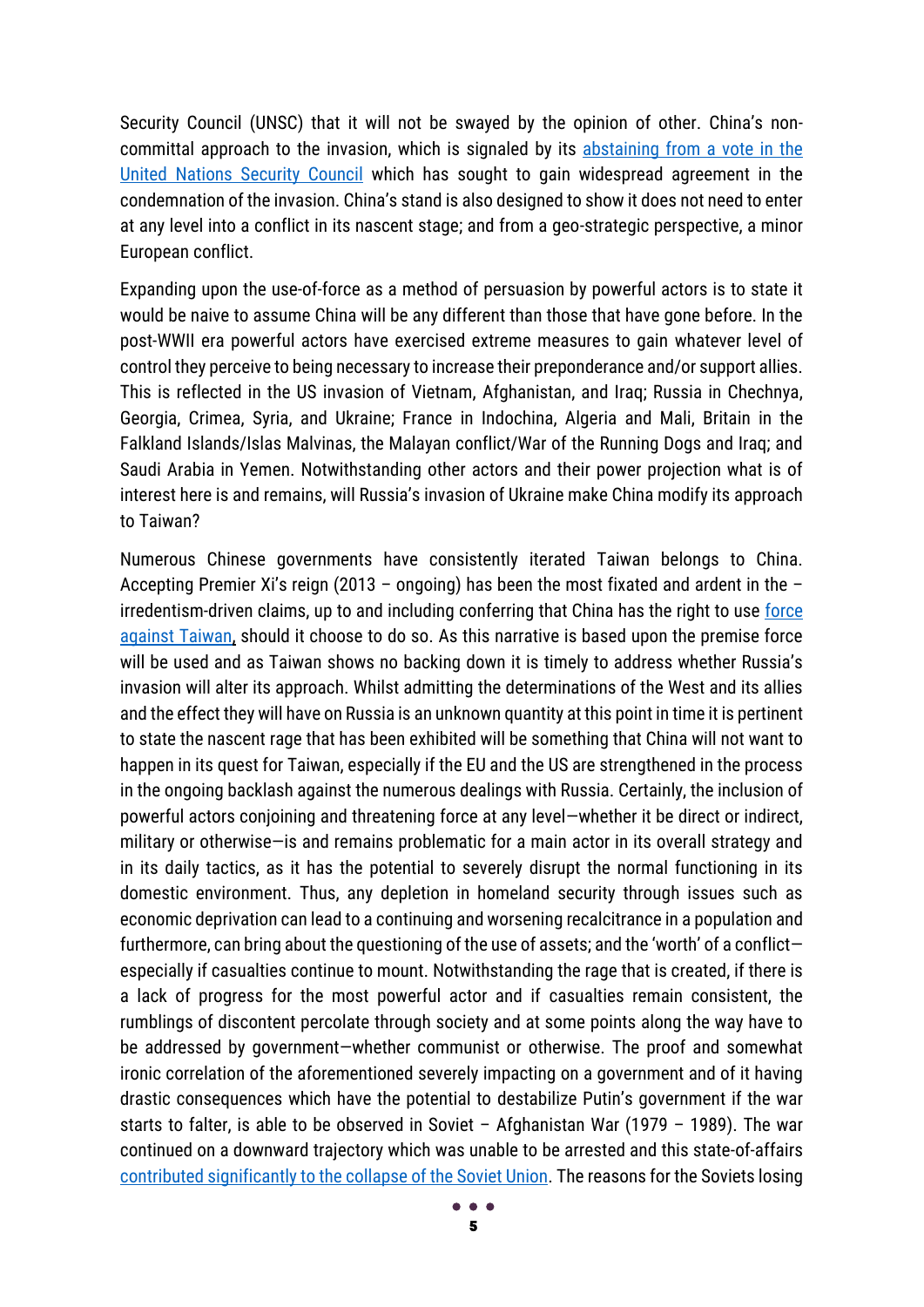consisted of but were not limited to, mounting casualties; inconsistent progress when fighting a war that was becoming increasingly 'asymmetrical'<sup>9</sup> and of Soviet troops being unable to adapt to said warfare; the unification of Afghan tribespeople with the sole purpose of ejecting the invader; and a powerful actor (in this case the US), contributing to arming the Soviet Union's enemy: the Taliban. The long-suffering war-of-attrition for Soviet forces were engaged in and the overwhelming discontent it caused, would eventually percolate through Russian society, and would result in a level of discontent which the government of the Soviet Union could no longer suppress. The end result would be the enormous fissures the war created would shatter the union.

## "Assuming the US remains only as a supplier of assets to Taiwan and does not offer a more focused cum forceful step-in strategy, China will be keen not to alter the status quo as non-intervention by Taiwan's allies offers China a greater chance of success per se."

China is acutely aware of what happened to the Soviet Union, and it is safe to argue it will not, in its quest for Taiwan, want any significant contribution by other actors as the retrocession processes are undertakes. Whilst it can be reasonably assured the US will not enter the frictions if its current [war weariness cum apathetic approach](https://mwi.usma.edu/americans-arent-war-weary-theyre-war-apathetic/) to war in a faraway land persists in the American people throughout the next decade, China is relatively safe in its current strategies of preponderance. Assuming the US remains only as a supplier of assets to Taiwan and does not offer a more focused cum forceful step-in strategy China will be keen not to alter the status quo as non-intervention by Taiwan's allies offers China a greater chance of success per se. To be sure, the problematics will be greater for China if the EU exits the current Russia - Ukraine crisis with a stronger and more determined agenda of stamping its authority on regional politico- and military-machinations. The unity alluded to, and the intrusion of the EU into the Asia-Pacific would become an enormous and unwanted issue for China should it push too hard on Taiwan. Based on current responses to Russia, if the EU exercised any level of influence beyond commentary, it would have the effect of deterring China from exercising the amount of force necessary to satisfy its regional ambits. Any meaningful involvement by the EU would encourage the UN General Assembly (UNGA), to exercise influence which would by implication impact upon China's retrocession requirements.

Furthermore, and beyond the abovementioned, the other major issue for China and one it would definitely not want to happen, if it were to act in the way Russia has, there would be

<sup>&</sup>lt;sup>9</sup> Asymmetrical warfare is a complex 'type' of warfare; however, its effect can be observed when observing the war that was waged against the French occupation of Algeria. Horne avers, the Armée de Libération Nationale (ALN), fought the French using 'small, highly trained packets [of guerrilla fighters], taking advantage of electric storms … Using its increasing fire-power the A.L.N would harass the French Army with repeated painful "pin pricks," shelling and mortaring units from the relative safety of their Tunisian and Moroccan sanctuaries … [and] just to keep the pot simmering with an occasional grenade thrown into a café here [in the capital El-Jazair or a main town such as Oman] a burst of machine gun fire on the beach there.' See: Alistair Horne. *A Savage War of Peace. Algeria 1954-1962.* New York: New York Review Books, 2006, 413.

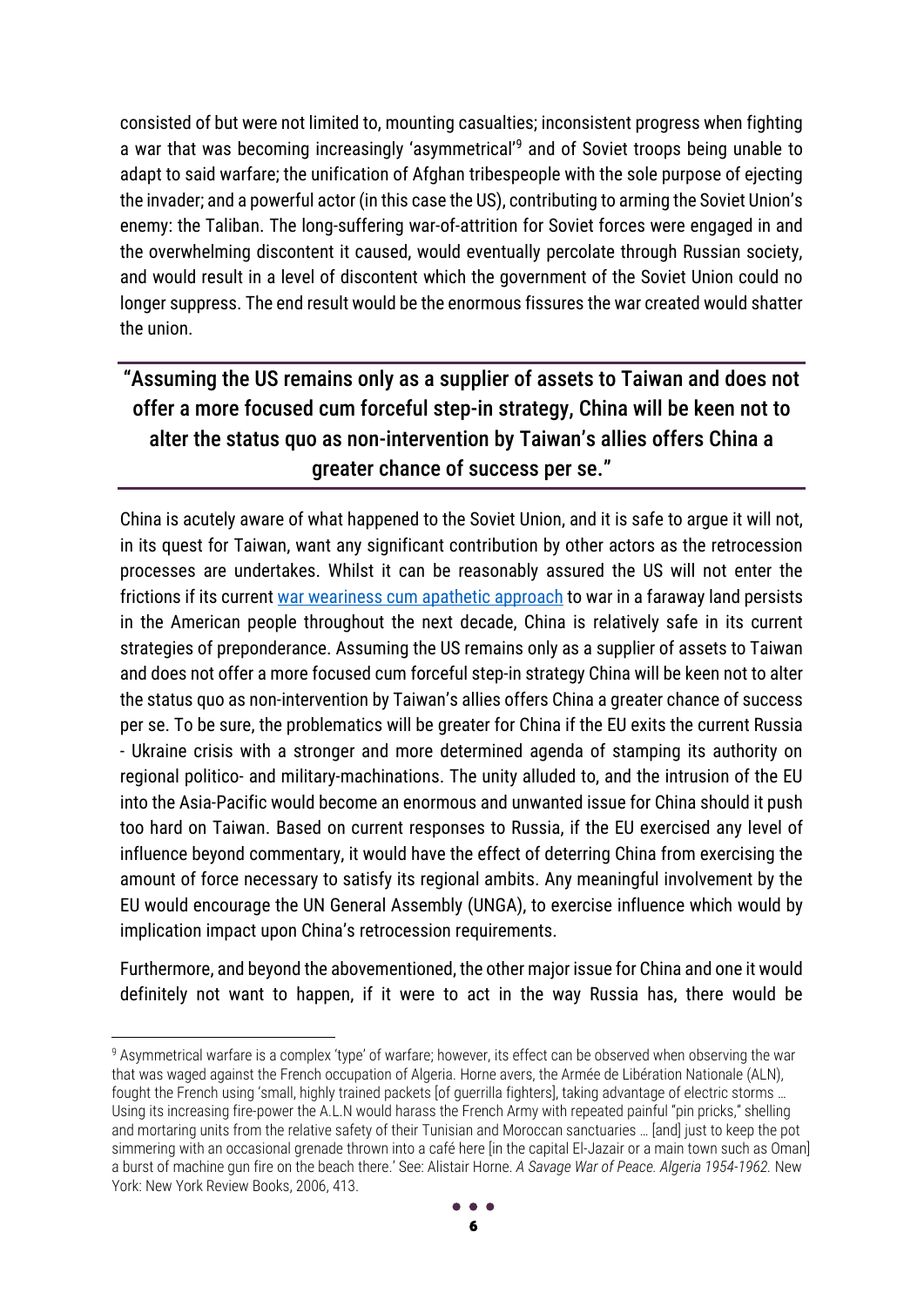repercussions from the Taiwanese people. Additionally, to this parameter by definition there exists a reality: the Taiwanese people could certainly be emboldened by what has happened in Ukraine. Russia, whilst it may yet win the numerous battles that are being waged in its invasion it has managed in the process, to turn the Ukrainian populace against it and this in turn will tie down its forces in 'asymmetrical warfare'<sup>10</sup> for many years to come.

This is not what China would want as Taiwan too, is a highly-mechanized and –industrialized society and to be sure, China wants Taiwan as intact as it can possibly be; and does not want to become bogged down in a war-of-attrition for the same reasons it failed in the [Soviet](https://www.rferl.org/a/adam-michnik-russia-ukraine-change-putin-brezhnev-afghan-war/31808312.html)  $-$ [Afghanistan War \(1979](https://www.rferl.org/a/adam-michnik-russia-ukraine-change-putin-brezhnev-afghan-war/31808312.html) – 1989) and what must, by the way it is panning out, happen in its current war in the Ukraine. Thus, a repeat of what Russia has generated in Ukraine and the rage and impacts it has produced through the numerous (worldwide) ramifications in the UNGA (albeit with [five countries voting against a withdrawal of Russian forces from Ukraine and 35](https://www.abc.net.au/news/2022-03-03/un-general-assembly-vote-russia-ukraine-war/100877612)  [countries abstaining\)](https://www.abc.net.au/news/2022-03-03/un-general-assembly-vote-russia-ukraine-war/100877612), it is also politico-ground China would not want to become heavily involved in.

"China would not want to create multiple geo- and regional-strategic complications beyond its tactical parameters. The advent of direct force would result in many more casualties than could be tolerated; allow 'breathing space'

for Taiwan's military to modify its actions if need be; unify others against China; cause reverberations in Chinese society; and offer greater strength and influence to minor- and middle-power Asia-Pacific actors."

To be sure, China must comprehend that from the counter-attacks and the intensity of them by Ukrainian forces, if it were to repeat the same strategy and tactics in its occupation of Taiwan the resultant quagmire would indubitably raise a plethora of unwanted domestic politico-issues for the National People's Congress (NPC)—the ruling elite of the Communist party—and reverberate through Chinese society; and make the NPC appear ineffectual in its strategy. To wit, the NPC it can be safely argued, is acutely aware of the disintegration of the Soviet Union and the complexities it caused for and within Russian society, both in its immediate aftermath and the disruption it caused for Russian 'nationalism,'<sup>11</sup> more generally.

<sup>&</sup>lt;sup>10</sup> Asymmetrical conflict has within it similar intangible components as limited war. For example, in order to fight a conflict in a largely asymmetrical way some aspects of conventional conflict may need to take place. Asymmetrical war in contemporary times has the traditional aspects of allowing a situation to be developed where 'an adversary, is able to take advantage of its strengths and an opponent's weakness.' This stated, a microcosm of this in contemporary times is that of terrorism which acts '*outside the limits imposed on the use of force*' which is the use of asymmetry in conflict. See: Roger Barnett. *Asymmetrical Warfare. Today's Challenge to US Military Power.*  Washington: Brassey's Inc, 2003*,* 53.

<sup>11</sup> 'Nationalism,' as a concept and what it means and achieves for nation-states is much debated. This factor acknowledged it can be explained in a straightforward way and as stated by Kupchan it is part of a 'national grouping that is defined in civic terms, share a participation in a circumscribed political community, common political values, a sense of belonging to the state in which they reside, and, usually, a common language.' See: Charles v Kupchan 'Nationalism Resurgent.' Nationalism and Nationalities in the New Europe. Edited by Charles Kupchan. London: Cornell University Press, 1995, 4.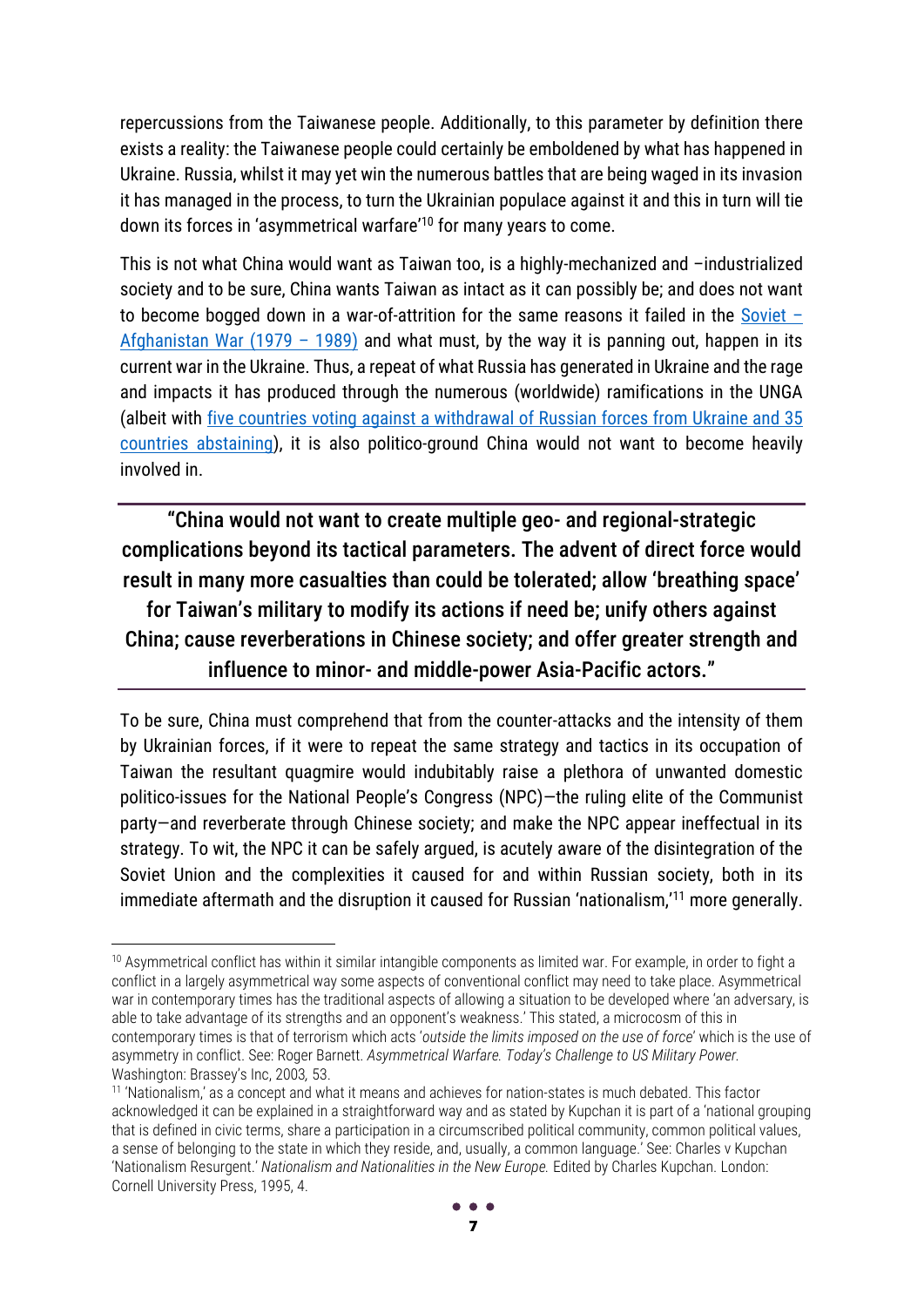Of critical importance to and for the NPC, is to 'bring along' the Chinese people in its plans for Taiwan's retrocession; and for said actions to actively and positively increase Chinese nationalism more broadly. Should China handle the retrocession of Taiwan in a similar way that Russia is attempting to force on to Ukraine, there would without doubt be a backlash from the West and could create a create a similar sense of unity. The single point that is of most relevance is China would not want to create multiple geo- and regional-strategic complications beyond its tactical parameters. The advent of direct force—what is referred to in military parlance as a 'kinetic action' or a 'force-on-force' collision—if it were to be applied China knows and understands would result in many more casualties than could be tolerated; allow 'breathing space' for Taiwan's military to modify its actions if need be; unify others against China; cause reverberations in Chinese society; and offer greater strength and influence to minor- and middle-power Asia-Pacific actors.

#### **Conclusion**

Thus, the CCP will be and remain acutely aware of *not* repeating the toxic politico-environment the actions that the actions of the Kremlin have created, and nor will it want to produce a debate about to what extent other actors should become involved. The early stages of Russia's incursion into Ukraine have offered China a scenario and a 'template' if you will, of what not to do when entering a conflict, as what it is aiming for in the regional sphere is to use the gaining of Taiwan as a springboard to becoming a regional superpower, with a future view to becoming an international superpower. In doing so, China will observe with considerable interest the trajectory of post-invasion Russia and perhaps more importantly, how the actions will impact upon the normal cum 'everyday person' in the domestic population of Russia. Hence, should Russia's post-invasion economy spiral downwards it can be safely argued, this is what China will be most interested in beyond the success or otherwise, of the invasion. To be sure, the NPC is particularly wary of its population having a decrease in their standard of living being suddenly thrust upon them via irresolute decision-making, and bad policies. To assume there would be no severe repercussions within Chinese society should a war severely retard its economic might is to believe the NPC is all-powerful and immune to iconoclastic change, which it is not. Hence, the NPC is acutely aware of the collapse of the Soviet Union through erratic transitional governing and governance practices, and compounding the issue for China and as alluded to, the NPC is beholden to its much-lauded [eradication of poverty](https://www.fmprc.gov.cn/ce/cglagos/eng/zlszc/t1858536.htm#:~:text=According%20to%20the%20President%2C%20over,of%20the%20global%20reduction%20in) and the subsequent benefits brought to many. At the present time China's population is definitively and purposely on the side of the government and the NPC will do everything possible to keep this state-ofaffairs constant. Post-invasion Russia will be a politico-signal to what could happen in China should a decision to take Taiwan be made too hastily; without due diligence; and of ignoring the repercussions of powerful actors.

Within the parameters of the above narrative and presented scenarios the most obvious outcome is and remains, that stipulating when China will attempt to take Taiwan remains somewhat elusive and it is a germane yet necessary point to make, it is dependent upon many factors. What can be stated with a considerable amount of certainty however, is that within

8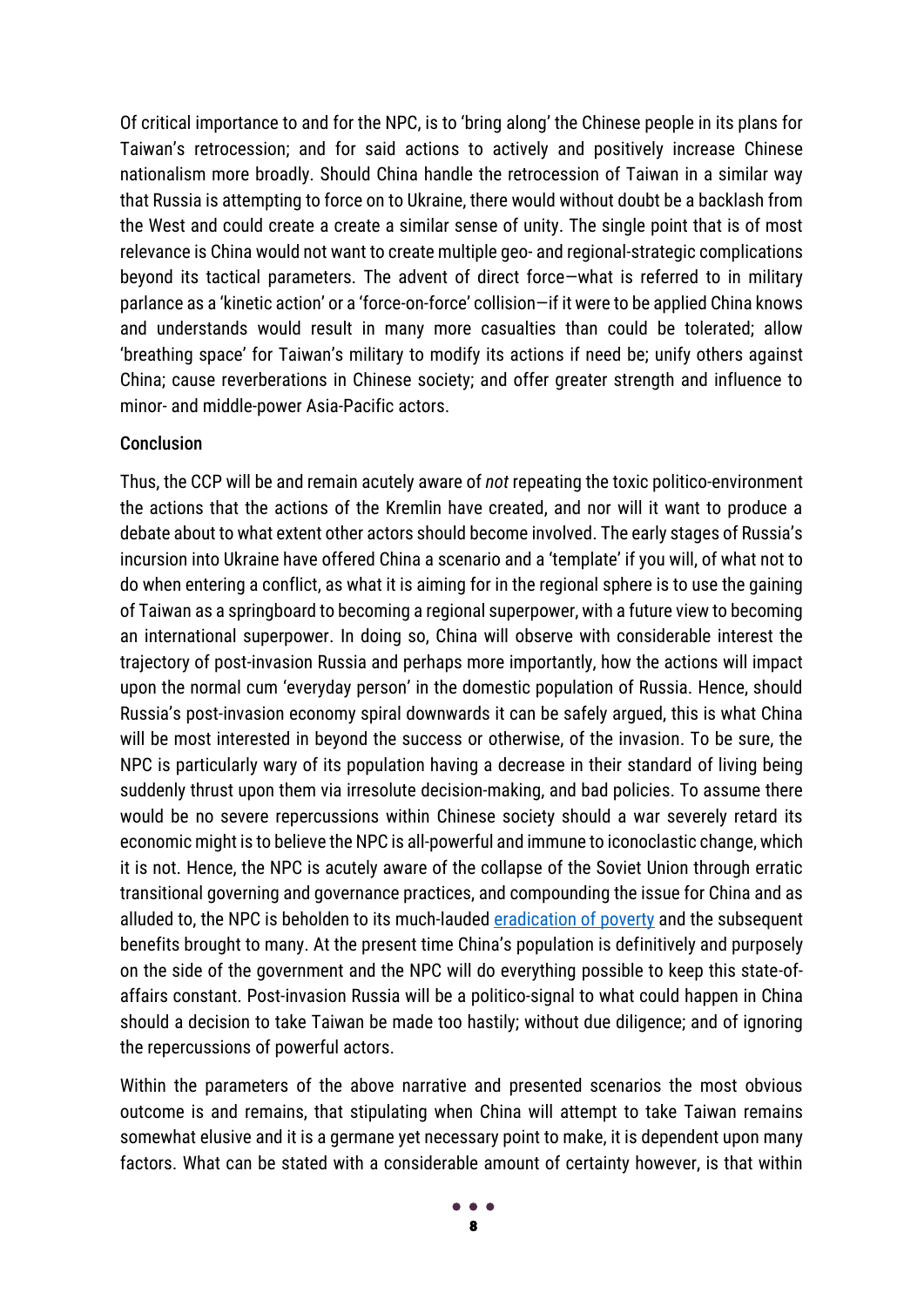the evidence-base, China's actions will not go beyond it[s airborne incursions into Taiwan's 'air](https://www.bbc.com/news/world-asia-58794094)  [defence zone'](https://www.bbc.com/news/world-asia-58794094); and the ubiquitous retrocession politico-rhetoric for some years to come. The dynamics associated with Russia's determined move to claim Ukraine, albeit without China condemning the invasion will and does present a myriad of problems cum questions for China. The problems will consist of but not limited to how strong will a post-invasion Russia be and will it require a greater or lesser level of China's support; will Russia be able to act as a buffer to any Western incursions into the region should China decide to move on Taiwan; if the war 'goes badly' for Russia how long will it take to recover to a point where China can rely on a renewed and robust Russian military presence in the Asia-Pacific region; if the war 'goes well' or at the very least allows Russia to rebound in the Asia-Pacific region, will the Russian people be wanting yet another war; and to what extent will the war in Ukraine re-focus and cause a rejuvenation of interest by the EU and the US in the Asia-Pacific.

"China is observing the situation closely and moreover, will have a forensic interest in the codicils of the invasion, as its aims and ambitions toward Taiwan remains omnipresent and locked in to the CCP's 2049 timeline focus- of bringing Taiwan into the fold of the Chinese mainland cum 'motherland."

All of the abovementioned scenarios whilst acknowledging them as predictive will, in some ways surface and have to be dealt with by China. How and when this takes place will inevitably unfold as Russia's occupation or its ejection thereof by Ukrainian forces, becomes clearer. What is certain at the present time, however, is China is observing the situation closely and moreover, will have a forensic interest in the codicils of the invasion, as its aims and ambitions toward Taiwan remains omnipresent and locked in to the CCP's 2049 timeline focus--of bringing Taiwan into the fold of the Chinese mainland cum 'motherland.' What Russia's invasion has offered to China is an insight and a window into the future on how irredentistdriven policies are able to be played out through war, and as a method of persuasion. If the war is successful for Russia, China will be emboldened toward using military force on Taiwan, if not, China will be much less forthright and much more elusive in its maneuverings and it is safe to argue, will continue with the strategy of an ongoing threat-of-force intact. It is the contention of this narrative that if the conflict in Ukraine results in Russia being resoundingly defeated it will result in the greater possibility of a blockade of Taiwan being undertaken (as opposed to a frontal attack) in order to gain Taiwan. Notwithstanding the way in which China will attempt to gain Taiwan, whatever rapprochement China embarks upon, the NPC will be most grateful for Russia showing what is successful; or not.

\*\*\*

#### About the author

Strobe Driver completed a doctorate in war studies in 2011 and since then has been writing on the subjects of war, conflict, terrorism and Asia-Pacific security. He is currently completing a book on Asia-Pacific security and the probability of a war taking place in the near future.